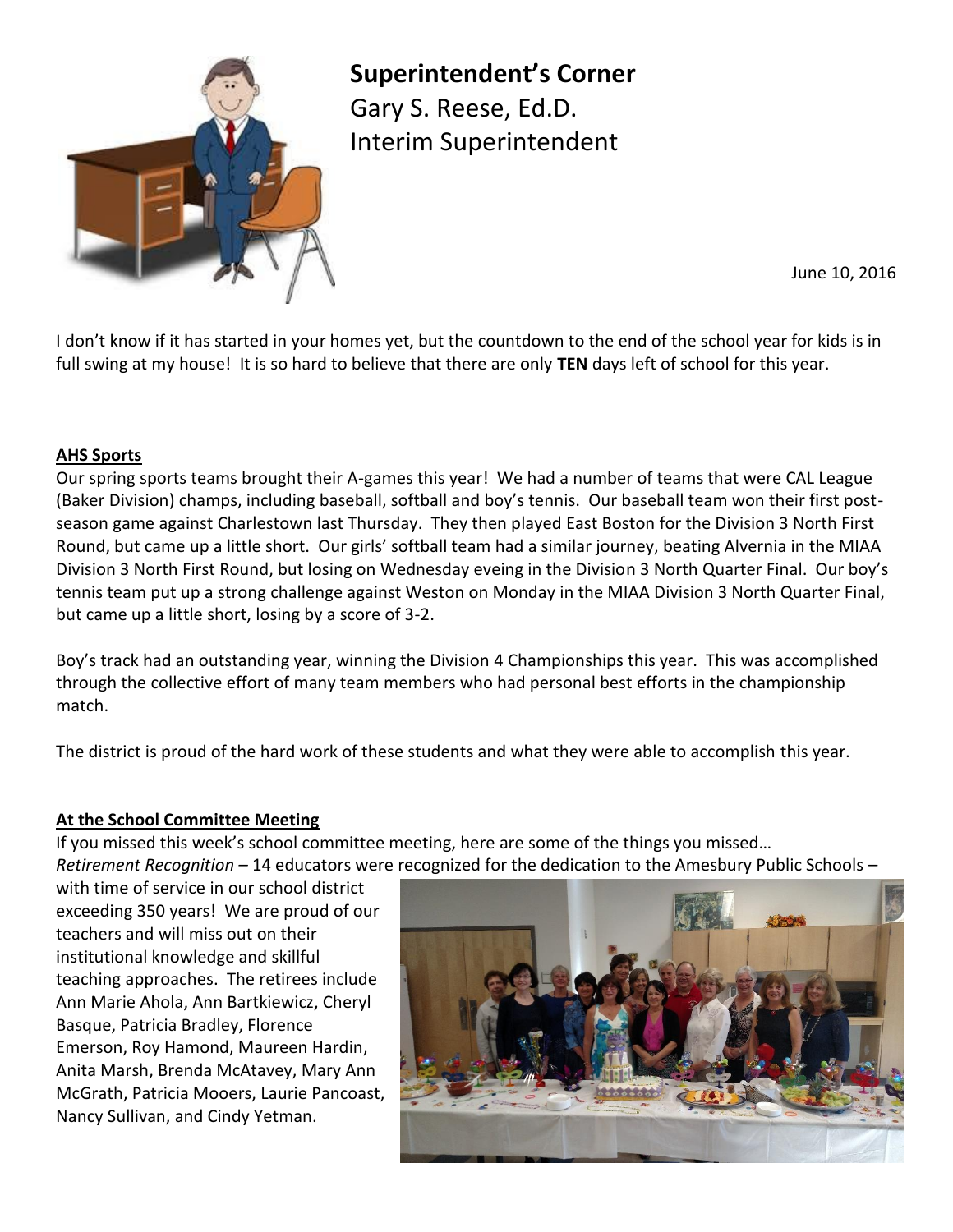*Whittier Regional Vocational Technical High School Update…* Whittier Superintendent Maureen Lynch was joined by the school's principal and the two school committee representatives from Amesbury to discuss enrollment trends, program changes and updates.

*Director of Finance and Operations Search Update*… Interviews for this position have been happening during the past two weeks. There were approximately 25 individuals that applied, but less than half of them even possessed the minimum job requirement of licensure through the Massachusetts Department of Elementary and Secondary Education. While I had hoped to present a candidate for consideration to the school committee on Monday evening, I felt that I needed to spend a little more time learning about the finalists and ensuring that their skillsets were a good made for our current needs. It is my hope to be able recommend a candidate by the next school committee meeting.

*Charter School Cap Resolution…* The school committee did a cursory review of a resolution that would express the committee's position on lifting the cap on Commonwealth charter schools. No action was taken on this resolution this month, as members wanted more time to read through the resolution and better understand the impact that lifting the cap on charter schools would have on the community of Amesbury.

*Superintendent End of Cycle Evaluation…* Superintendents receive annual evaluations. As part of the educator evaluation framework, we are required to submit evidence of how we are working towards meeting our goals as well as meeting the four evaluation standards established by the Department of Elementary and Secondary Education. During this meeting, I presented a report to the committee, along with some supporting evidence. To read my report, go to: <http://schools.amesburyma.gov/amesburypublic.cfm?subpage=1486132>

# **End of Year Reporting Workshop**

On Wednesday, I had the opportunity to attend a workshop on end of year financial reporting. While this report is completed by the business department, I wanted to be familiar with the types of information and data that is collected to compile the report. I was overwhelmed by the breadth of this report and extensive data that needs to be collected, input and cross-checked in order for the end of the year report to be accurate.

# **AES Immigration Dinner**

Thursday evening, I attended the Amesbury Elementary School Immigration Dinner. Parents were entertained by music and dance from throughout the world. The fourth grade team of teachers, along with the music teacher, did a great job preparing the students. The entertainment was followed by a dinner.